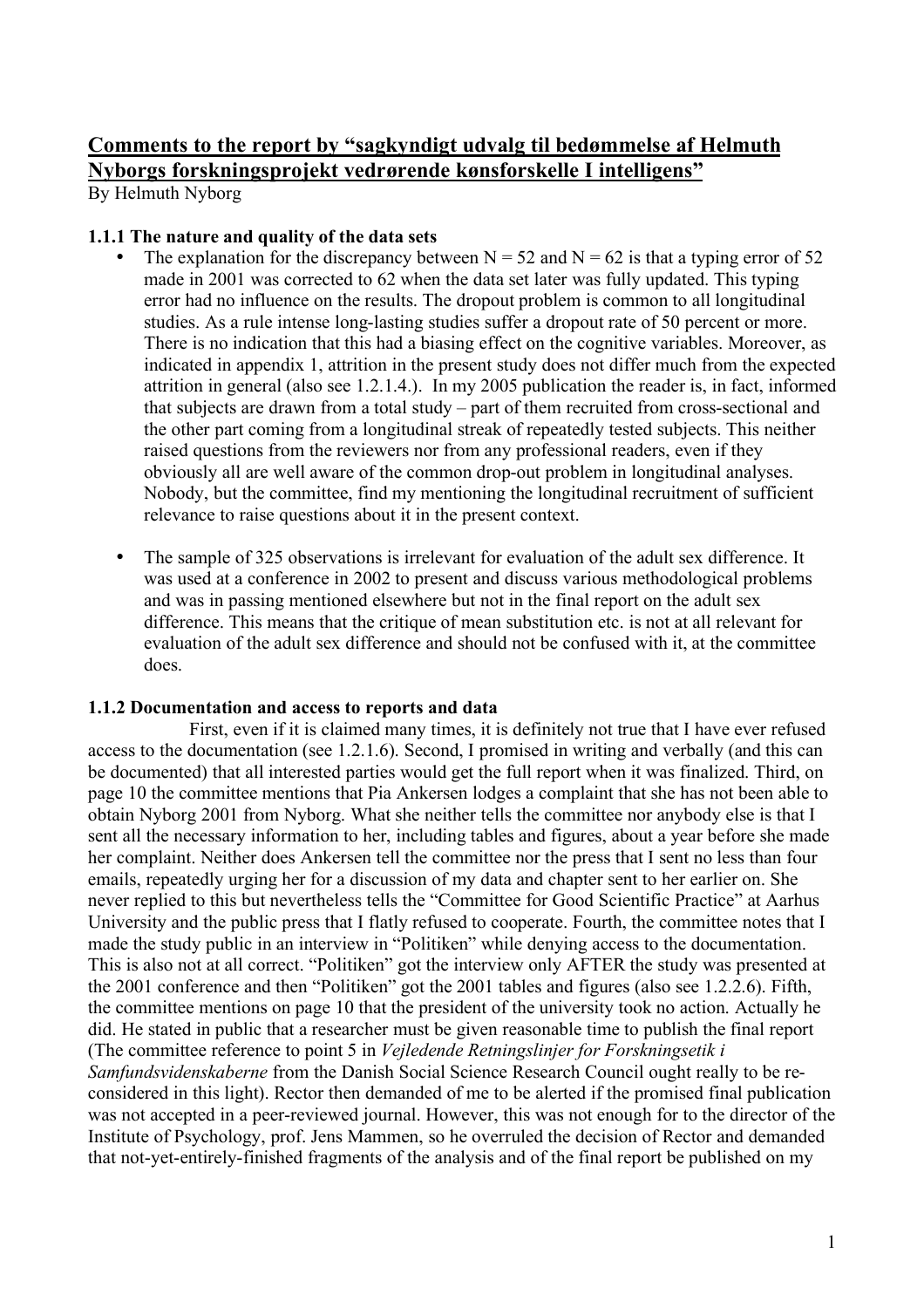private homepage at a time when I was under heavy stress while producing a 600+ pages book with a narrow deadline.

- I agree with the committee that the study design for the ASDS is not completely described in the 2005 publication. The reason for this is simple - and unavoidable. The Journal *Personality and Individual Differences* (PAID) has a maximum of 5.000 words for a research article. I actually submitted the article with more details but got it back with instruction to cut it down to the maximum. This left me with a dilemma of providing a full account of all the methodological details but with no space for results and discussion or, alternatively, to present a sparse methodological account, the results and discussion, and leave the option open that methodologically interested researcher could write to the address given in the article for the full methodological account – actually a rather common procedure. I chose the latter option knowing that this limitation applies to all researchers publishing in PAID. I admit, however, that a wiser choice may in this case have been to reduce the other parts of the article in favour of a more detailed methodology section.
- Obviously, the above mentioned space restriction also applies when it comes to a full discussion of problems with repeated measurement and missing data. However, these problems are of primary relevance for the 325 observations sample, and are not at all relevant for evaluation of the 2005 adult sex difference study - for which the data according to the committee are well-defined. The 2003 chapter was primarily intended as a discussion of the outcome of various studies of sex differences. It was never intended to constitute a full report on the final analysis. The latter was indicated in the reference list. It is also worth considering that the references in the 2003 chapter made to the 2001 and 2002 conference presentations were never meant to refer to, or to replace, the data documentation. They were simply mentioned out of respect for the fact that the topic had been brought up previously at two professional meetings and that the reader was entitled to know this. I still have not seen any rules for good scientific research making this kind of referencing questionable. By the way, Pia Ankersen was told already back in January 2002 that the 2001 presentation consisted of notes, tables and figures. She nevertheless talks about "Secret papers" years later.

#### **1.1.3 Procedures used in the analysis of data**

- This error is a result of an ambiguous formula in Jensen's (1998) "*The g- factor*" book. I misread it, but it was inconsequential for the adult sex difference.
- In testing the p-value using the standard formula, I was in good faith. I was guided by the following three insights reported in the Jensen (1998) book (p. 538): 1) "The best method for determining the sex difference in psychometric *g* is to represent the sex difference on each of the subtests of a battery in terms of a point-biserial correlation and include these correlations with the full matrix of subtest inter-correlations for factor analysis". In this connection Jensen mentions that 2) "The *g* loading of the sex difference is equivalent to the point-biserial correlation of sex with the test battery's *g* factor …" (p. 540), and also (on p. 542) that "The point-biserial correlation (r*pbs*) is simply a Pearson product-moment

correlation that expresses the relationship between a metric variable (e.g. test scores) and a dichotomous variable (in this case sex, quantitized as male  $= 1$ , female  $= 0$ ). In a personal communication at the 2001 conference Jensen confirmed that I could use the standard formula for significance testing of the Pearson correlation. I have not been able to get a response from Jensen at the time of writing in order to see whether I have misunderstood him on this point.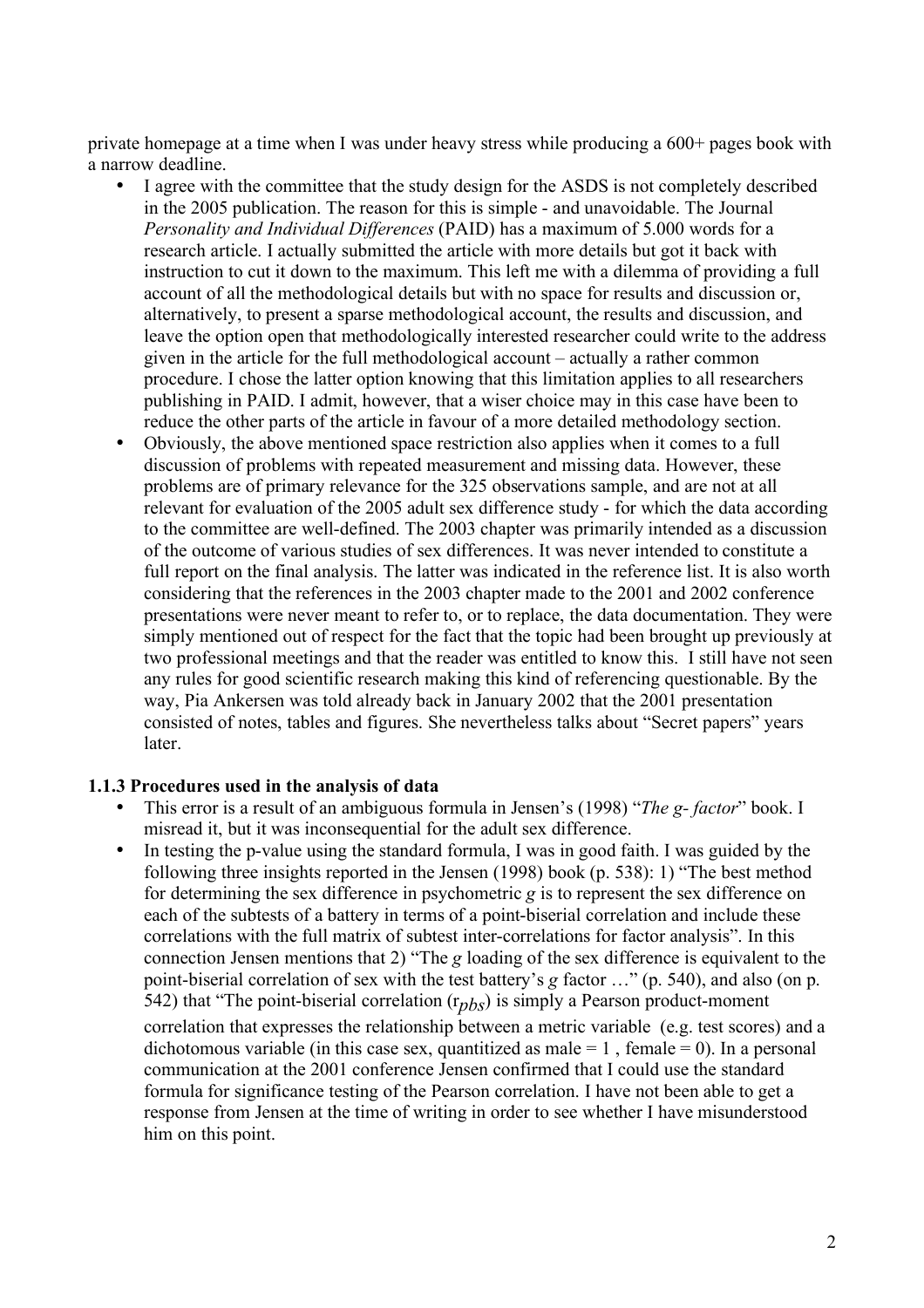• Statsoft provided the software (STATISTICA, version 6) for the hierarchical factor analysis. First, principal components are extracted by a variance maximizing (varimax) rotation of the original variable space. Eigenvalues are calculated by a least squares procedure. The hierarchical factor analytic approach uses a strategy inspired by Thompson (1951), Schmid and Leiman (1957) and Wherry (1959, 1975, 1984; precise references on demand). The clusters of items are identified and axes are rotated through those clusters … "… next the correlations between those (oblique) factors are computed, and the correlation matrix of oblique factors is further factor-analyzed to yield a set of orthogonal factors that divide the variability in the items into that due to shared or common variance (secondary factors) and unique variance due to the clusters of similar variables (items) in the analysis (primary factors)." (Statsoft Manual, Vol. III, p. 3195, 1994.).

After considerable experimentation it was found that the hierarchical factor solution provided the least contamination of *g* from primary factors, which is the reason why I used this approach. It is true, in absolute terms that there will always be an identification problem. However, it is not correct when the committee states that I am apparently unaware of this problem. Thus on page 501 in the 2005 article I mention that the hierarchical factor solution used leads to a *g* factor with "… little dimensional contamination." Moreover, it is possible to demonstrate in practice that the hierarchical approach comes up with a sensible - if not ideal solution. In appendix 2 statistician Bo Sommerlund (in a personal communication to me January  $25<sup>th</sup>$ . 2002) deliberately biased constructed data for two groups: Group 1 has superior M (e.g. mathematics) and inferior S (e.g. "sprog" or language) scores, and group 2 vice versa and further with lower average. The purpose of this exercise was to see how the hierarchical factor analysis would handle this situation. After the first analysis, Sommerlund performed another hierarchical analysis, this time with 10 M-items and 5 S-items and the ordinary mean, and then a third hierarchical analysis with 5 M-items and 10 S-items and the ordinary mean. He found that the hierarchical factor solution shows impressive robustness of the derived *g* factor against contamination from primary factors.

Way back in 1994 Jensen and Weng raised the question of how invariant *g* is across various methods of factor analysis. They used six different factor analytic methods on four simulated data matrices where the factors were exactly known. They also used nine different factor analytic methods on a real correlation matrix with twenty-four tests taken by 145 grade 7 and 8 students. The average congruence coefficients between the true *g* factor and the *g* factors derived from the various methods amounted to  $+0.998$  (range  $+0.997 - 0.999$ ). This applied even if some of the artificial matrices were deliberately designed to "trick" deviating estimates. For the real data, the forty-five congruence coefficients between the ten *g* vectors ranged from +.991 to 1,000 (average +.995). They concluded that all the different methods of factor analysis estimated the true *g* so closely that **there was hardly any basis for choosing between them**  (my emphasis). Moreover, Ree and Earles (1991) factor analyzed data for 9,173 recruits taking the Armed Services Vocational Aptitude Battery (ASVAB) with 14 different methods and derived 14 different *g* factor scores for each recruit. The many different methods resulted in very little variation among the obtained *g* factors (average correlation +.984). Jensen (1998, p. 83) was able to conclude that "… whatever variation exists among the myriad estimates of *g* that have been reported since the beginning of factor analysis, **exceedingly little of it can be attributed to differences in the methods of factor analysis employed**." (my emphasis).

It was on this empirical basis I decided that providing intimate details about the specific factor analytic approach I used would waste valuable space that was better devoted to more pertinent questions. The reviewers agreed with my decision. I accordingly find that the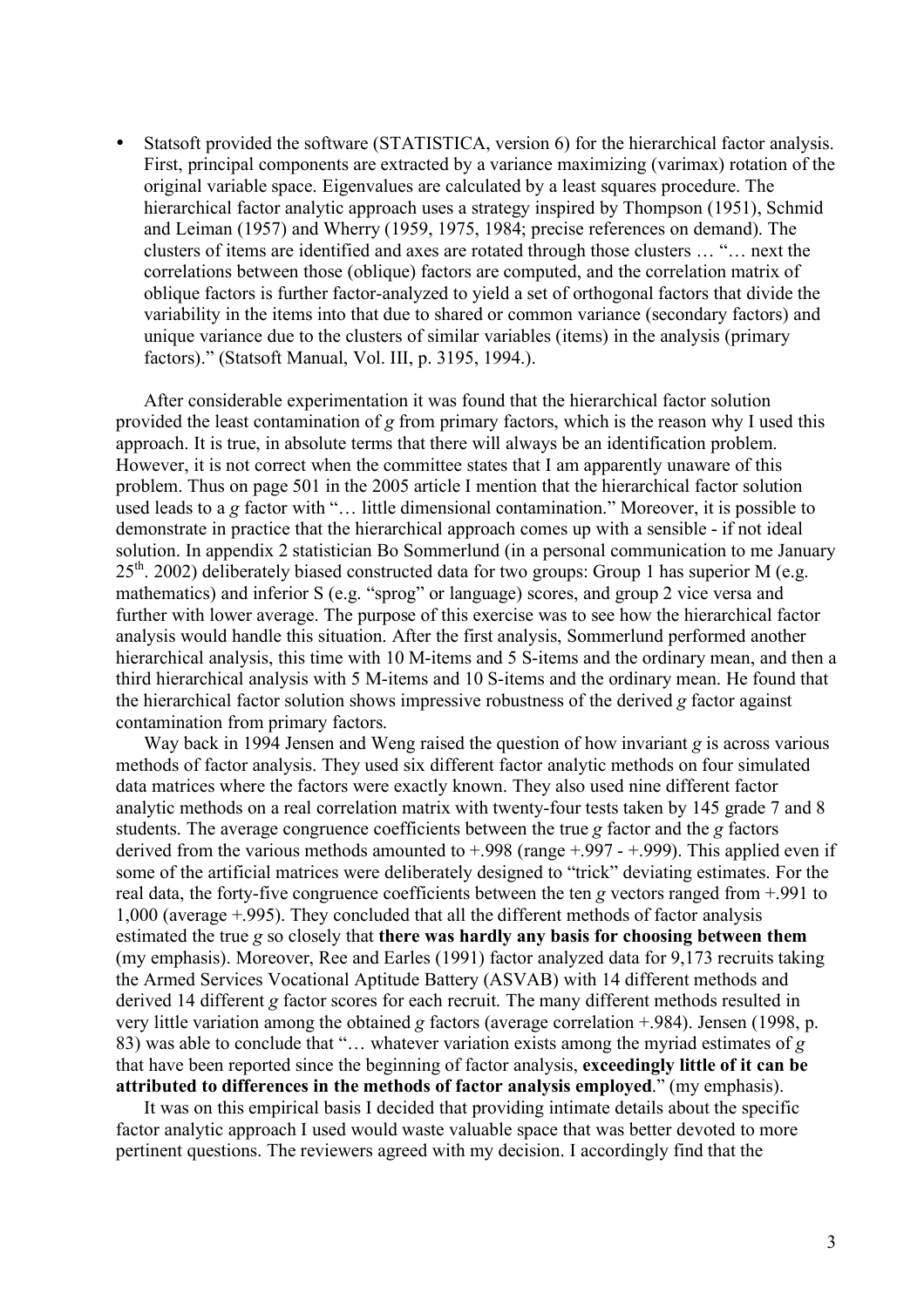committee's insistence on a fuller report of all factor analytic details fails to take into account the empirical evidence in the field.

• 1.1.3/4: It is true that one cannot tell for sure whether an observed difference is due to the secondary or to the primary factors. However, it has been demonstrated empirically that the hierarchical approach used minimizes the contamination of the *g* factor by the primary factors, and **that was all I claimed!** Moreover, many specialists in the field accept this view.

# **1.2.1 Due diligence**

- 1. Section: the attrition problem. It is incorrect when the committee states that the data acquisition "should have been concluded a decade ago". Obviously, the childhood data collection is over long ago, but not only will missing data still be collected for adult subjects, but further data will be added for years to come. Moreover, there are still raw data for children that are not registered electronically and analysed, and this update procedure will continue despite the committee's claim to the opposite.
- 2. Section: The 2001 conference presentation was based on 62 persons with complete data for 52 (see 1.1.1 bullit 1).
- 3. Section: The two errors, one of which was due to an error in using a formula (which I found myself) and a faulty reading of an ambiguous formula, are regrettable, but are of no importance for the conclusion.
- 4. Section: With respect to the "unusual" size of the dropout problem, see appendix 1. As already said, the actual average dropout rate is about 50%, which is quite common in longitudinal studies. It is also worth noting that most studies of adult sex differences use college students. Such studies will be biased in favour of males due, in part, to their flatter *g* distribution and related overrepresentation at the high g end of the scale as compared to females. In order to minimize this problem, the present sample used elementary school children and young adults as point of departure. This means that they better represent the total population than samples being subjected to increasing harsh selection during high school and university. Jensen (1998, p. 83) thus notes that "The samples most representative of the population are … the studies of elementary schoolchildren randomly sampled from urban, suburban, and rural schools. In other words, the starting point for the present study was less biased than in most other studies.
- 5. Section: I did discuss the adequacy of some of the common various factor analytic approaches and decided to use hierarchical factor analysis because this method seems to provide a less confounded *g* by group factors than the alternatives.
- 6. Section: I did make available on request the basis for my 2001 conference presentation (see 1.1.2). It was the press that requested (or rather hunted me down) and afterwards made "extended media statements", some of which I vigorously moderated in public! My response to the press was also dictated by the explicit wishes of the University to generously report ongoing University research. By the way, a sex difference of about the size I found had already been reported repeatedly and long ago in the scientific literature with associated theory. For example, a new study: "Males have greater *g*: Sex differences in general mental ability from 100,000 17- to 18year-olds on the Scholastic Assessment Test" is just presented online in *Intelligence* by Jackson and Rushton. This means that I could actually have responded to the press in exactly the same way exclusively drawing from the research of others, to which I just added my bit of confirmative evidence! As already said (but apparently not noted) Pia Ankersen had all the necessary evidence already back in August 2002 long before she reported to the "Committee for Good Scientific Practice" that I refused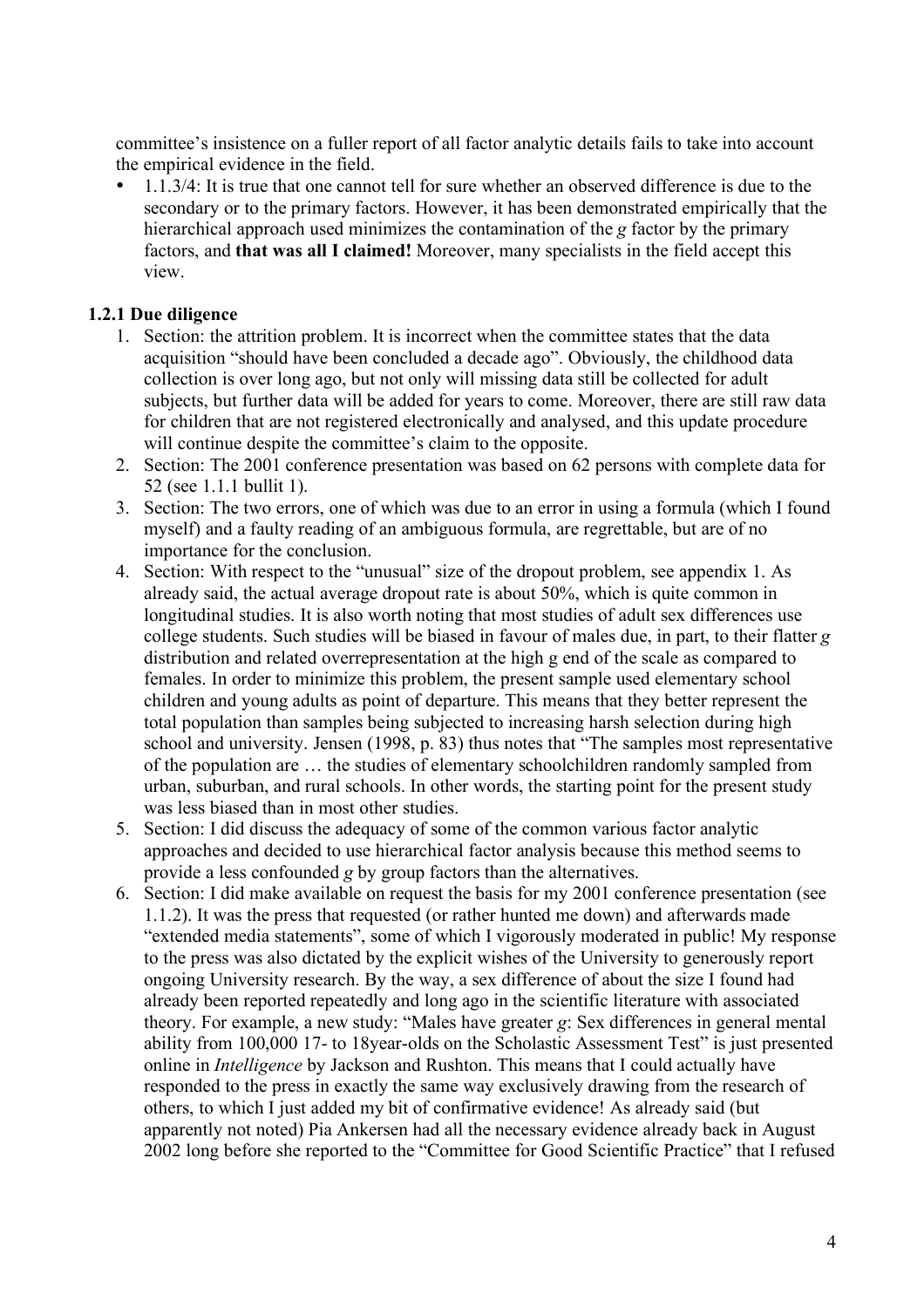to provide this evidence. In four separate emails I asked for her comments on the material I forwarded to her. Again, she never answered my emails but almost a year later reported to the "Committee for Good Scientific Practice" that I had flatly refused to provide her with material and to cooperate.

#### 1.2.2 Mistakes

1. Section: Again, the use of the standard hypothesis test for testing the point-biserial correlation coefficient was made after an advice by professor Arthur Jensen, who sees the point-biserial correlation as simply a Pearson product-moment correlation" (Jensen, p. 542, note 9).

3. section: The committee mentions two "… clear mathematical facts that Nyborg does not seem to be aware of." First there is an inherent unidentifiability ..." ... Second, Nyborg claims that his version … avoids the problem …". Neither is correct. Nowhere do I claim that my version of the *g*-factor method avoids the inherent unidentifiability problem nor that it avoids the problem. What I claim is rather that this approach minimises the contamination problem relative to other types of factor analyses (see 1.1.3 bullit 5).

The identifiability problem is a controversial and highly technical question of relevance for a broad professional audience. I therefore find it more appropriate that the committee published their analysis of the problem in the "Personality and Individual Differences" journal, where it would receive the qualified treatment it deserves. I find it entirely unacceptable that the committee uses its highly specialised insights in complex mathematics and statistics against a scientist in a closed university hearing where his position as professor of psychology is explicitly put at stake!

#### **5. Public access**

On page 11 the committee mentions the SSRC rules that "… conclusions should not be made public … before the investigation is concluded and made available. What then if a journalist demands to learn about a study that has received public money? Should conference organizers stop urging the scientists to go to the newsroom and let them be interviewed about the most recent results that have not been published before (as required by many international conferences)? Should the university stop calling for researchers going public with results that interests the public even if the conclusions are preliminary as is often the case (I believe that most congress papers are modified before finally being published, some radically in the peer review process). I see no clear rules here safely guiding a researcher that is under constant and increasing pressure to make public ongoing research that has already been made open for inspection at professional conferences! What I am saying is that much common practice does not conform entirely to the SSRC rule.

#### **6. Reconstructing Nyborg's results**

I note that the committee "…generally get[s] similar results as Nyborg, using a broad set of related methods." and further that the data sets used for publication are "… reasonably well defined."

All things considered, it it rather difficult to see why the above mentioned problems can lead to such serious consequences.